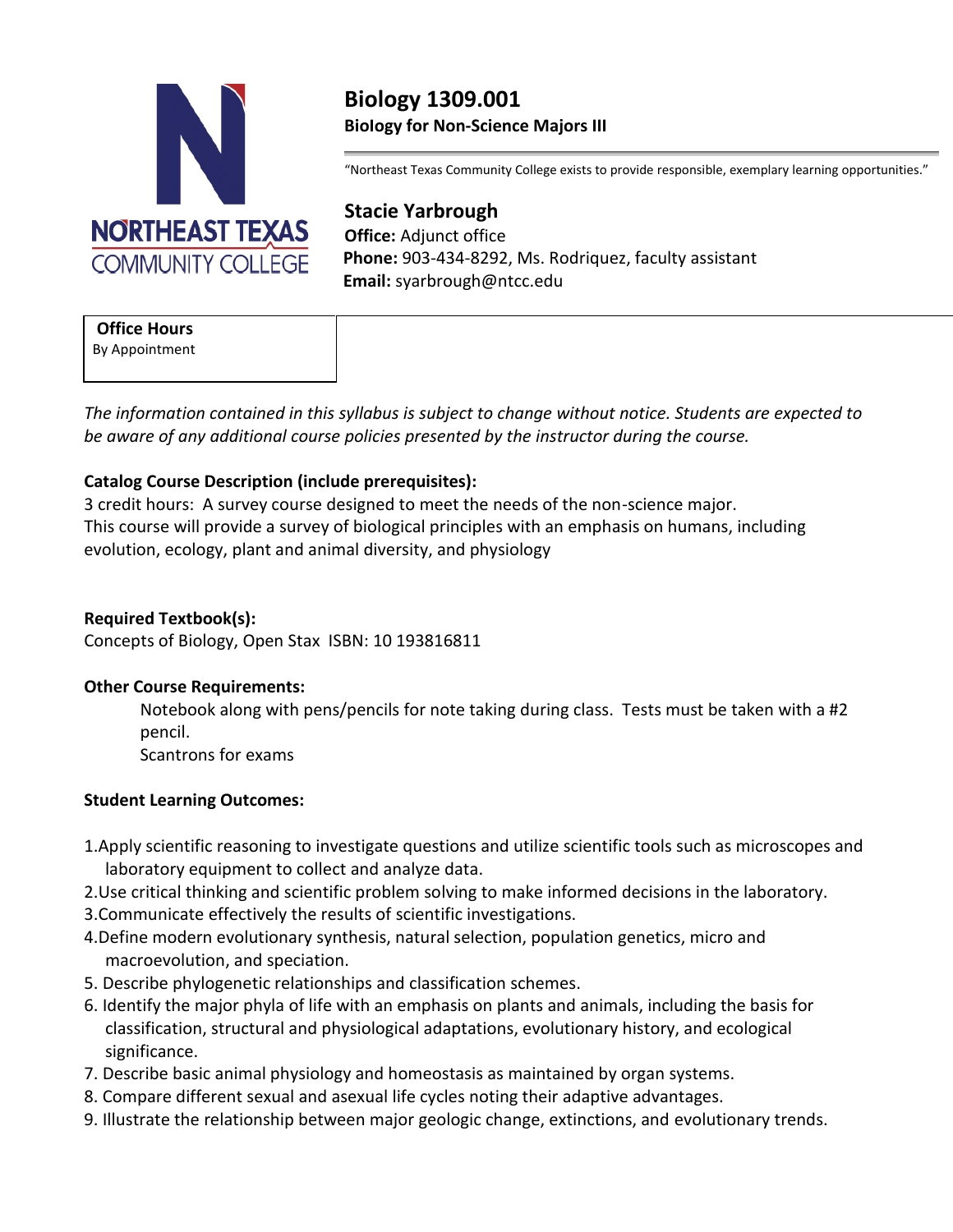#### **Lectures & Discussions:**

Week 1: Evolution and its Processes Week 2: Diversity of Life Week 3: Exam 1(Ch. 11 and 12) Week 4: Diversity of Microbes, Fungi and Protists Week 5: Diversity of Plants Week 6: Diversity of Animals Week 7: Exam 2 (Ch. 13, Ch. 14 & 15) Week 8: The Body's Systems Week 9: The Immune System and Disease Week 10: Animal Reproduction and Development Week 11: Exam 3 (Ch. 16, 17 & 18) Week 12: Population and Community Ecology Week 13: Ecosystems and the Biosphere Week 14: Conservation and Biodiversity Week 15: Exam 4 (Ch. 19, 20 & 21) Week 16: Final Exam

# **Evaluation/Grading Policy:**

Evaluation is accomplished as follows:

Grades will be awarded as follows:

| Quizzes = $15%$     | $89.5 - 100\% = A$  |
|---------------------|---------------------|
| Unit Exams $= 60\%$ | $79.5 - 89.4\% = B$ |
| Final Exam = $25%$  | $69.5 - 79.4\% = C$ |
|                     | $59.5 - 69.4\% = D$ |
|                     | Below 59.5% = $F$   |

#### **Tests/Exams:**

All exams include both objective (multiple choice, true-false, matching) and subjective questions over notes and text material and any additional outside reading that may be assigned.

#### **Assignments:**

Quizzes over lecture and exams over lecture and reading.

# **Student Responsibilities/Expectations:**

Students are expected to attend regularly, participate fully and take personal responsibility for their learning by doing such things as taking lecture notes and studying outside of class time. I will be available by appointment if you have questions regarding the course or need help understanding something that we are learning.

The last day to drop the course with a grade of W is **Thursday, April 12.** If circumstances require you to withdraw from this course, you must do so by that date. It is the **student's responsibility** to initiate the withdrawal with the registrar's office. **Failure to officially withdraw will result in your receiving a grade of F.**